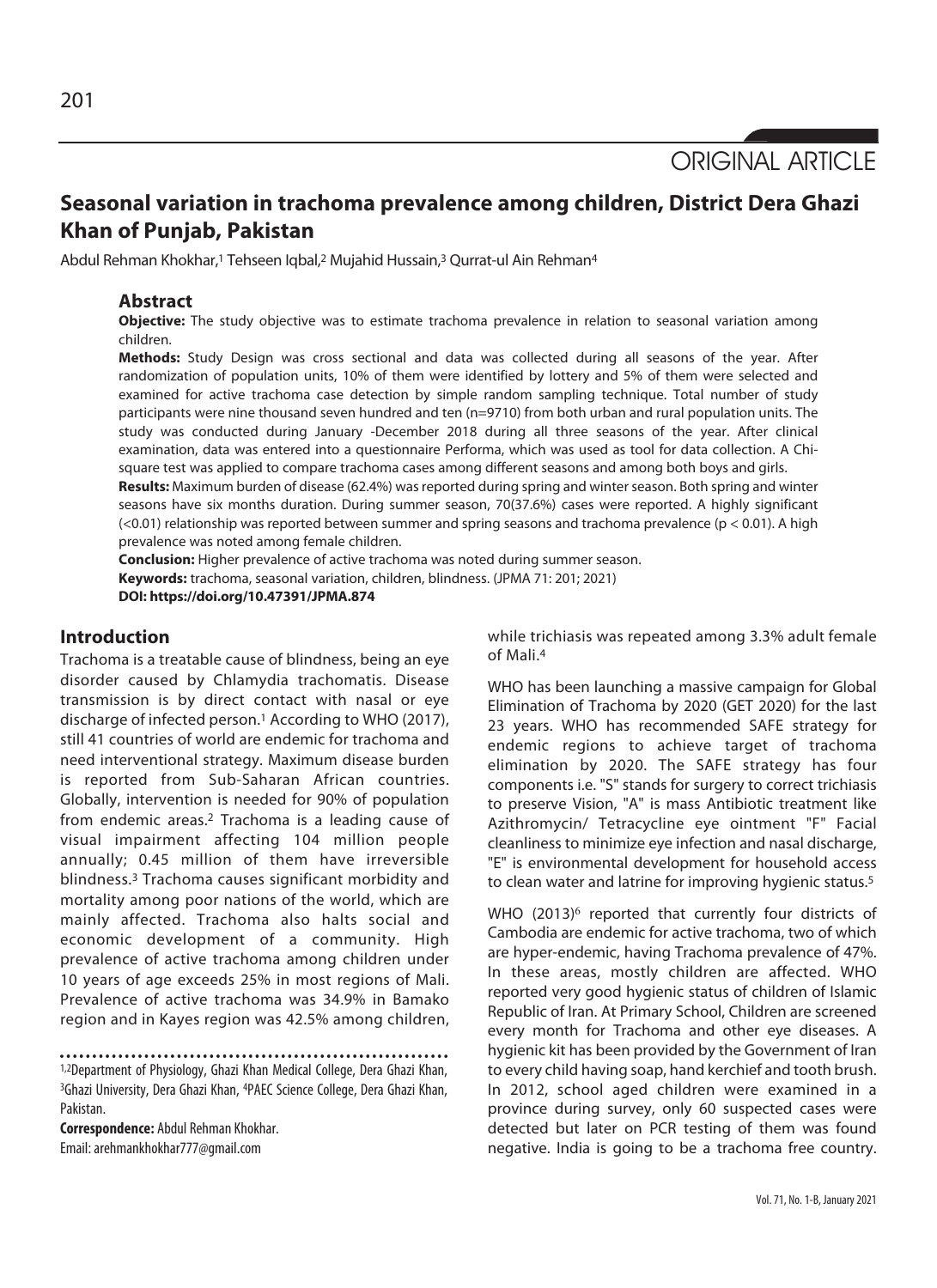Experts recommended rapid assessment should be in 15 districts and prevalence study in 10 districts over next year. Shandong and Shaun provinces of China need rapid trachoma assessment, because there is high degree of poverty. China, Ministry of Health has emphasized for elimination of Trachoma in coming years<sup>6</sup>.

Bamani et al (2010) reported criteria for implementation of mass drug administration (MDA) for a region that has active trachoma prevalence of > 10% among children age 1-9 years<sup>7</sup>. WHO issued a new standard operating procedure in 2014 after consultation with technical advisory group on neglected tropical disease (NTD) for surveillance of trachoma that F & E components of SAFE strategy should continue as well as additional coverage of MDA in districts having active trachoma prevalence of 5- 9% and it is 9% among children of age 1-9 years.8

This study was conducted in a remote district of Punjab during all seasons (three) of the year. The Study objectives were to assess the prevalence of active trachoma among children of Dera Ghazi Khan, sex wise burden of disease and to provide health education about trachoma to the community.

# **Subjects and Methods**

This is a Cross sectional study conducted by department of Physiology, Dera Ghazi Khan Medical College, Dera Ghazi (DG) Khan in collaboration with regional center of Aids to Leprosy Patients (ALP) during 2018 in district Dera Ghazi Khan. Simple random sampling technique was applied. Subjects having 1-15 months of age who were seriously ill were excluded from the study. The study protocol was approved the Ethical Review Board of the DGKMC Dera Ghazi Khan. The written informed consents were taken from subjects or their parents. Identity of subjects and their parents was kept confidential. An antibiotic eye ointment was given to subjects suffering from active trachoma. Subjects having trachoma were treated at teaching hospital D.G. Khan. All subjects were given heath education regarding trachoma and personal hygiene. Research protocol was approved by institutional Ethical committee of DG Khan Medical College, Dera Ghazi Khan.

Data was collected by interview and examination of subjects. Two data collection tools: questionnaire for interview and a clinical examination Performa to record findings of subjects.

Data collection was conducted by four-member health professional team. Two members team interviewed subjects and family head and two experts examined the subjects for detection of trachoma. One medical expert examined one child and the other medical expert examined the other child. Four members health professional team was deputed for better time management. At the end of the day, data collection forms were rechecked by Principal investigator and feedback was given to team members. Data collection tool was a questionnaire consisting of family information, income, educational status, availability of safe water and face washing practices by subjects and second data collection tool was a Performa for clinical examination of subjects.

The general physical examination was followed by special Eye examination.

The total population of district Dera Ghazi Khan was 2.872 Million (2018).<sup>9</sup> Urban and rural units were randomized; ten out of 50 units, fifteen out of 150 population units (rural) were selected by lottery method. From each identified population unit, 5% of population was targeted for new case detection of trachoma by simple random sampling technique. A day before surveillance, every selected unit was informed by loud speaker 3times a day. The study sample size was nine thousands, seven hundred and Sixteen (n= 9716) for case detection of active trachoma. Independent variables were age, sex, season and frequency of face washing etc. Data was analyzed by using SPSS version 18.0. Prevalence of active trachoma in different three seasons of year was calculated.

Active trachoma symptoms and signs are ocular swelling ocular pain, itching or swelling of eyelid, eye discharge, photophobia and trichiasis. In a subject, presence of these signs and symptoms were labeled as case detected.

#### **Results**

This study was conducted during all three seasons of a year. Total number of study participants were nine thousands seven hundred and ten (n=9,710). During spring season, one thousand three hundred and fortynine children were examined for new case detection of trachoma (n=1,349) and twenty-five new cases were detected. During winter season (November- February),

**Table-1:** Comparison of disease burden during different seasons among children.

| <b>Season's Name</b> | Cases           | <b>Comparison</b> | <b>Overall</b> | P-Value |
|----------------------|-----------------|-------------------|----------------|---------|
|                      | <b>Detected</b> |                   | Chi-Square     |         |
| <b>Spring</b>        |                 |                   |                |         |
| March-April (n=1349) | 25 (13.4%)      | Spring Vs Summer  | 95             |         |
| Winter               |                 |                   |                |         |
| Nov - Feb $(n=5199)$ | 91 (48.9%)      | Spring Vs Winter  | 116            | < 0.01  |
| <b>Summer</b>        |                 |                   |                |         |
| May $-0ct$ (n=3162)  | 70 (37.6%)      | Winter Vs summer  | 161            |         |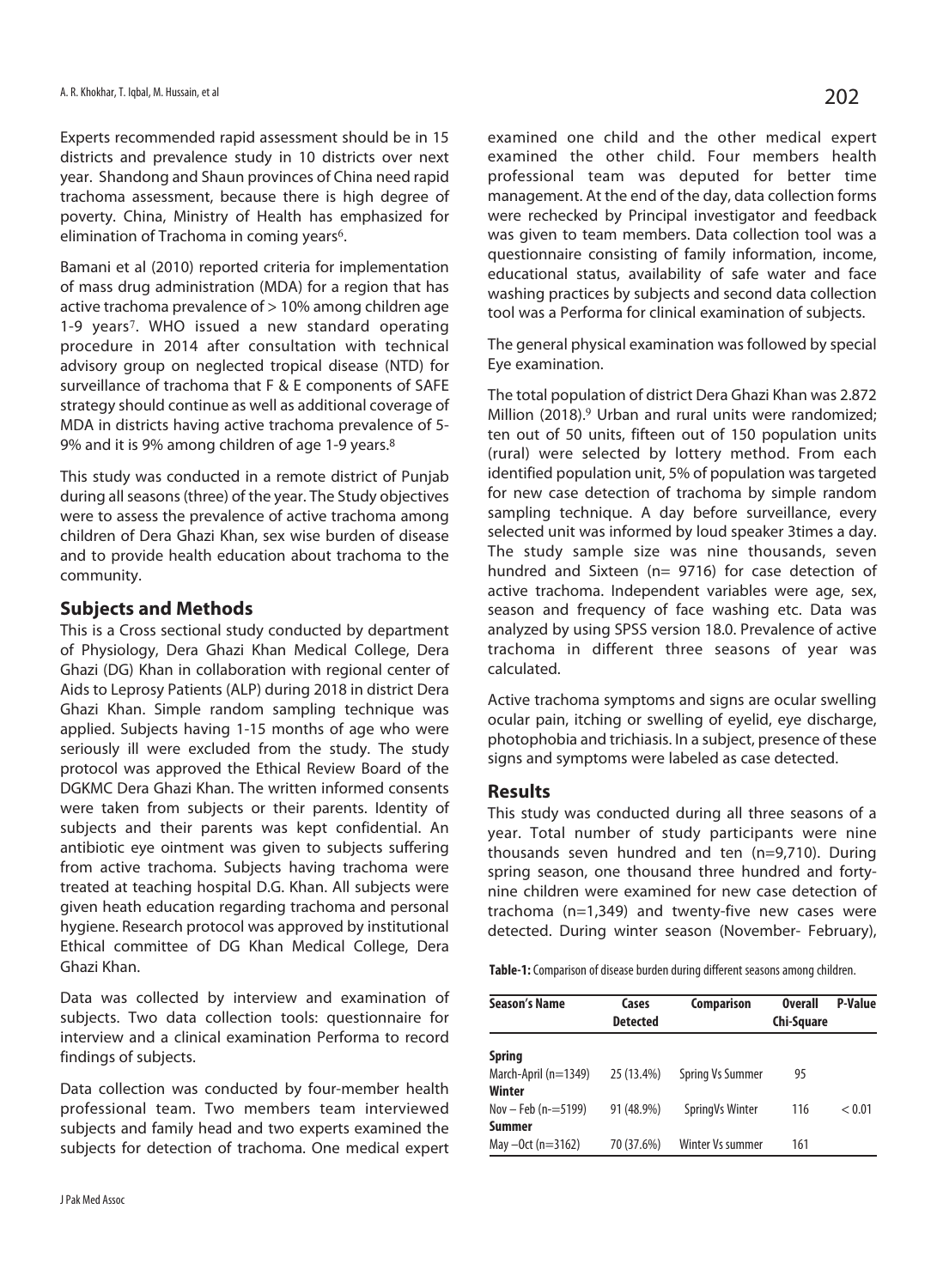|  |  |  | Table-2: Trachoma cases distribution among boys and girls. |  |  |  |  |
|--|--|--|------------------------------------------------------------|--|--|--|--|
|--|--|--|------------------------------------------------------------|--|--|--|--|

| Sex           | Subjects (n) | Cases<br><b>Detected</b>  | Over all<br>Chi-Square | <b>P-Value</b> |  |
|---------------|--------------|---------------------------|------------------------|----------------|--|
| Boys<br>Girls | 5550<br>4160 | 95 (1.7 %)<br>$91(2.2\%)$ | 186                    | < 0.01         |  |

five thousands one hundred and ninety-nine (n=5,199) children were examined and ninety-one new cases were detected. During summer season (May-October), three thousands one hundred and sixty-eight (n=3,168) children were examined and seventy new cases of active trachoma were detected (n=70). So during spring and summer seasons maximum numbers of cases were detected which were one hundred sixteen. During summer season seventy cases were detected (Table-1).

Maximum burden of disease 116 (62.4%) was detected during spring and winter, while during summer season (6 months duration) 70(37.6%) new cases of active trachoma were detected. When chi-square test was applied for comparison between spring and summer seasons (25 vs 70) results were statistically significant ( $p < 0.01$ ). Similarly, active trachoma cases of spring versus winter were also statistically significant ( $p < 0.01$ ). When winter cases were compared with summer season cases (91 versus 70) result showed high significance statistically ( $p < 0.01$ ) between prevalence of trachoma between the two seasons.

Total number of boys enrolled in this study were five thousands five hundred and fifty (n=5550), and ninetyfive new cases were detected. While girls were four thousands one hundred and sixty-one (n=4160) and ninety-one new cases were detected. Chi-square was applied for analysis of trachoma cases between both boys and girls, overall Chi-square was 186 and results shown were highly significant statistically P < 0.01 (Table-2).

# **Discussion**

WHO and department of neglected tropical disease (NTD) collaborating closely in trachoma control for prevention of blindness. WHO recommended five public health strategies for prevention and control of NTD. Major Challenges are lack of safe water supply, inaccessibility to certain areas, long distances, surgical refusal and public attitude towards control programs. In Pakistan, 0.81 Million people are suffering from active trachoma with a high prevalence of 96.6%- in Upper Sindh and 48.9% among female children. Such challenges could be addressed by proper planning and implementation of control activities.7,8

Traore et al reported trachoma prevalence from four

districts of Mali, eight years after MDA with Azithromycin among children of 1-9 years. All four districts have achieved active trachoma elimination threshold < 5%. Boys have less prevalence of active trachoma than girls, however, boys versus girls trachoma prevalence was nonsignificant statistically. This study findings regarding high prevalence among girls is in accordance with Traore et al with statically significant results (p< 0.01). This study results has shown high number of case detection during winter season, however, prevalence is lower than summer, nonetheless, Troare et al has not reported seasonal prevalence.10

Cruz et al concluded higher prevalence of active trachoma among Australian Aboriginal communities children age 1-14 years. North-Western Australia has two Seasons i.e. summer (dry) and winter (Wet). Flies are main vector for spread of infection having very low population during summer season, surprisingly flies number increase significantly during wet season. Cruz et al reported high prevalence during winter than summer (46-69% vs 14- 59%). This study finding is in accordance with Cruz et al.11

Ramesh et al reported that potential role of climate on trachoma prevalence is limited, despite of many evidences i.e. seasonal changes play a major role in disease transmission, which might depend on rain fall and flies population. Our study findings are in accordance with Ramesh et al regarding effect of season on trachoma transmission as more number of cases were reported during winter season.12

Berhane et al reported higher national prevalence of 40.14% among children of age 1-9 years. Rural area prevalence is four times higher than urban areas and also higher among female children. This study results are in accordance with Berhane et al regarding high prevalence among girls. Gender differences indicate gender inequality with respect to availability of safe water supply, lack of education and gender discrimination for provision of curative and preventive health services.13

Last et al reported trachoma prevalence of 22% among children of age 1-9 years in Bijagos Archipelago, a remote island at Guinea Bissau. Environment of island was hot and humid, significant rainfall was reported during summer months. Current study findings are contrary to Last et al regarding prevalence of trachoma and area of study having four seasons in a year. Our study finding regarding high prevalence among females was in accordance with Last et al and was significant statistically  $(< 0.01)$ .<sup>14</sup>

Macleod et al reported 3.4% trachoma prevalence among children of Western division of Fiji. Total subjects